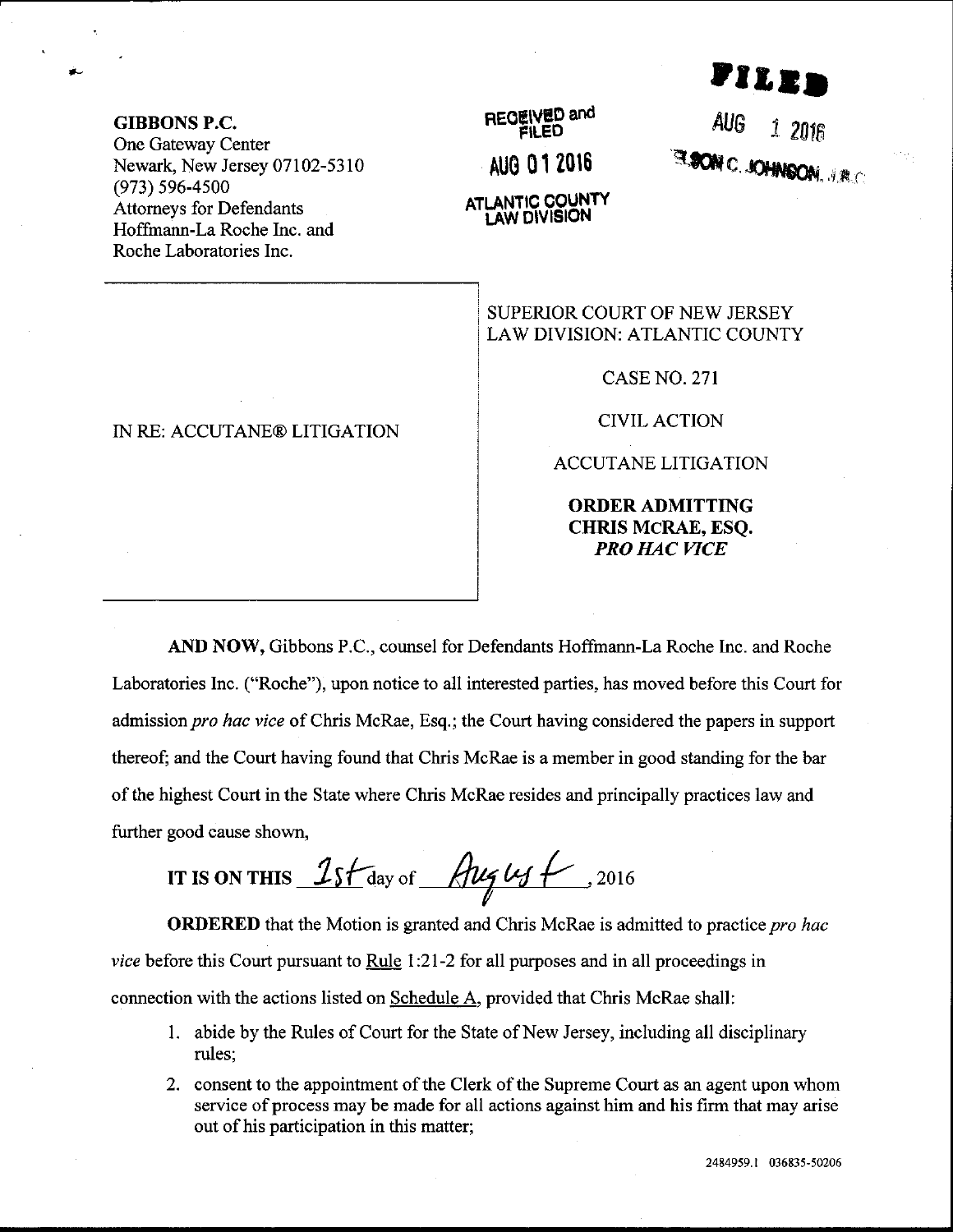- and 3. notify the Court immediately of any matter affecting his standing before this Court;
- 4. have all pleadings and other papers filed in the Court signed by an attorney-at-law of this Court employed by the firm of Gibbons P.C., who shall be responsible for the conduct of Chris McRae; and it is firther

ORDERED that Chris McRae shall make payment of fees as provided in the New Jersey

Rules of Court, Rule 1:28-1(b), 1:28-2 and 1:28B-1(e), within thirty (30) days of the date of this

Order; and it is further

ORDERED that the Clerk of this Court shall forward a copy of this Order to the

Treasurer of the New Jersey Fund for Client Protection; and it is further

ORDERED that copies of this Order shall be served by attomeys for Roche upon all counsel of record within seven (7) days of the receipt thereof.

 $C$ sh

Honorable Nelson C. Johnson, J.S.C.

1 Opposed **Unopposed**